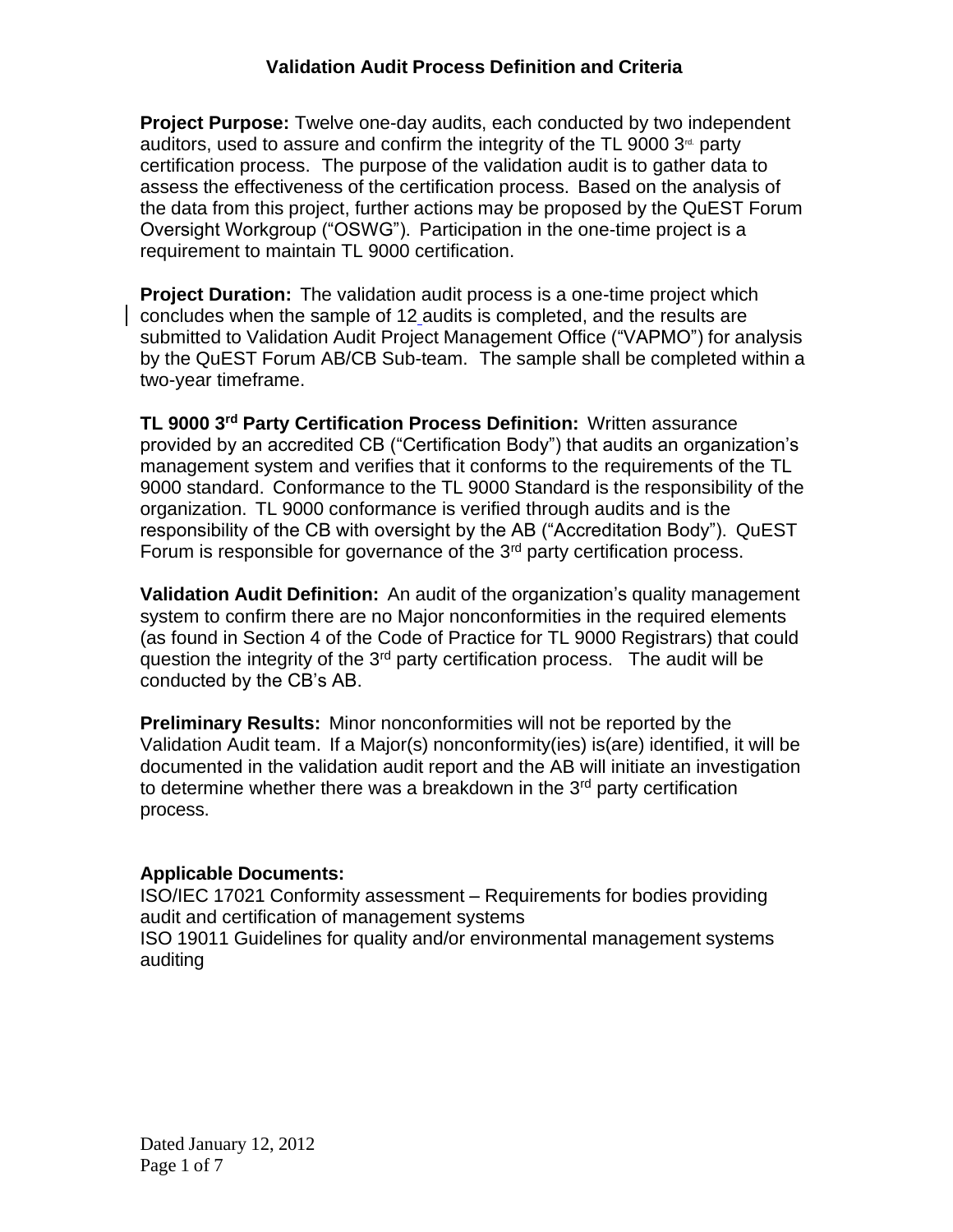TL 9000 Quality Management System Requirements Handbook

TL 9000 Quality Management System Measurements Handbook

Code of Practice for TL 9000 Registrars

TL 9000 Certification Validation Audit Report

TL 9000 Certification Validation Audit Process Sampling Plan

Validation Audit Process Flowchart

# **Cost Structure**:

- 1. The validation audits will be paid by a flat fee estimated at \$150 US dollars per certified TL 9000 registration.
- 2. The organization will be invoiced separately by each certified TL 9000 registration.
- 3. An organization with more than one certified TL 9000 registration may make a single payment covering all of its invoices.
- 4. Payment is due within 60 days upon receipt of invoice. Organization nonpayment may result in a TL 9000 certification suspension until the payment is received.
- 5. The flat fee covers the AB's costs of audit time, travel expenses and local translator fees if applicable.
- 6. The flat fee covers the QF TL 9000 expert's travel expenses. The QF TL 9000 expert will not charge a daily rate for audit observation time.
- 7. QF will bill and collect the fee directly from the certified organizations.
- 8. The QF will manage reimbursement to the ABs and QF TL 9000 expert.

# **Rating System:**

- 1. Acceptable Certification
- 2. Unacceptable Certification a condition where a certification would be invalid, for example, undocumented systemic issue found or resolution timeframe for Major nonconformities exceeded.

# **Validation Audit Project Planning and Implementation Process:**

### **Validation Audit Project Management Office (aka "VAPMO") is a sub-team defined by the QuEST Forum Oversight Workgroup.**

- 1. VAPMO sub-team members are required to sign Non-Disclosure Agreements maintained by QuEST Forum.
- 2. Proposes schedule based on Sampling Plan defined below and abides by established rules outlined in this process. Assigns an audit number to the schedule. Updates schedule as informed by the AB. The sample shall be completed within a two-year timeframe.
- 3. Confirms that the sample site is appropriate based on AB's review of the Pre-Audit Information Package obtained from the CB by the AB. [Note: VAPMO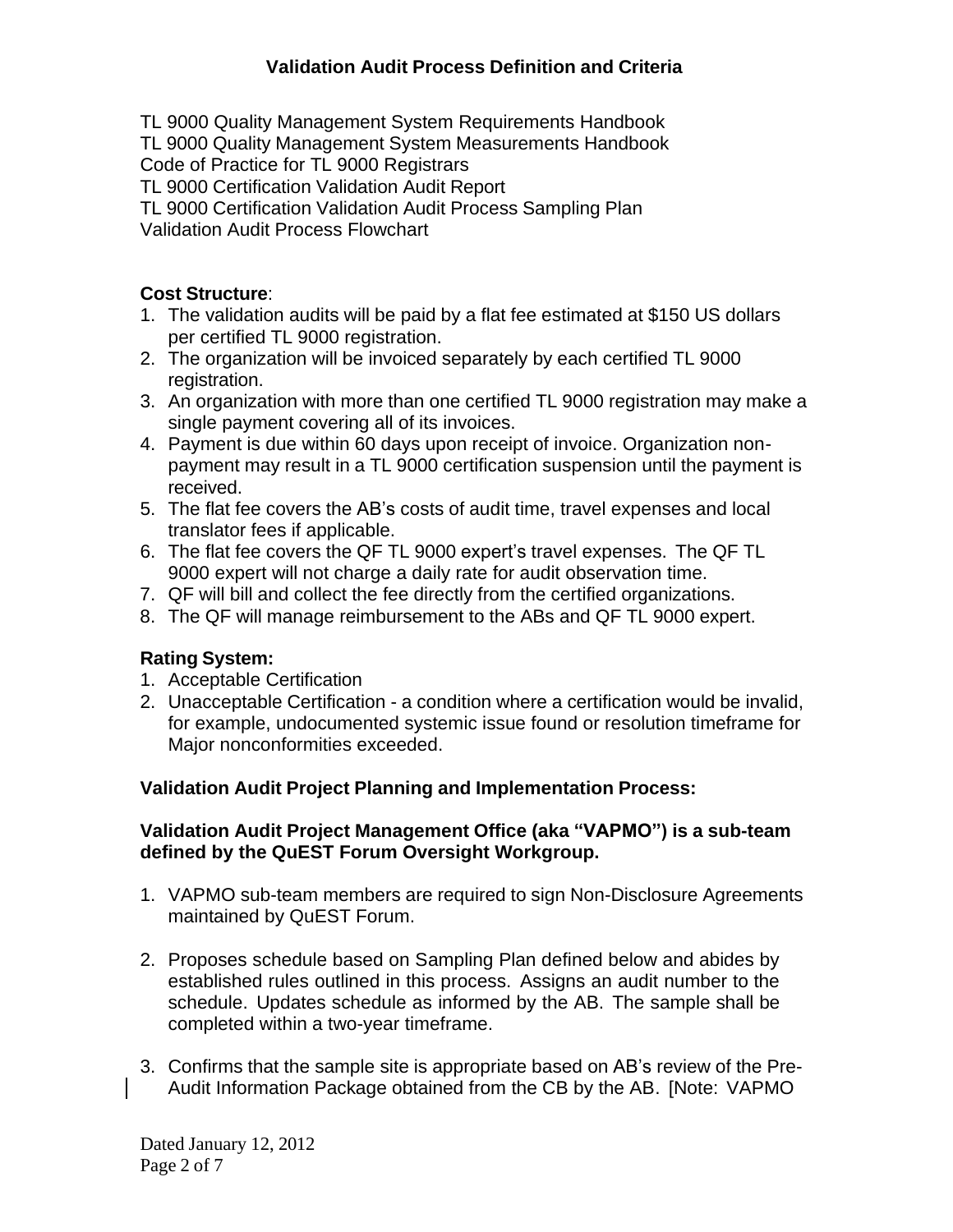### **Validation Audit Process Definition and Criteria**

obtains from AB the selected sites in advance to schedule the QFO as the QFO availability is limited. Org name is not provided until QFO commitment is received.]

- 4. Assigns a QF TL 9000 expert to observe the AB conducting the audit. Each AB will be observed once unless the results require another audit to be observed. The QF Observer will observe the two AB auditors conducting the validation audit to ensure the AB is complying with the Validation Audit process. The QF Observer is selected from the QuEST Forum database based on location and relationship to organization. An attempt will be made to have the first audit conducted by each AB observed by a QF Observer.
- 5. Upon notification from AB of the confirmed Validation Audit date, will provide the name of the QF observer to the AB for communication of same to the organization. Observer information to include name of observer's company. Note: Organization makes the final decision on QF TL 9000 expert observer participant.
	- a. Back-up observers are arranged.
	- b. If an observer cannot be agreed upon, the audit is still conducted without an observer. The next sample validation audit selected for that AB will include an observer.
- 6. Obtains organization's Non-Disclosure Agreement ("NDA") form for completion by auditor and observer if applicable.
- **7.** Obtains and maintains NDAs required of auditors and QF observer. Provides copies of the signed NDAs to the organization prior to the Validation Audit. **No information about the observed company's process, compliance or audit results may be divulged.**
- **8.** Consolidates validation audit results for reporting to AB/CRB and OSWG on a quarterly basis. **Maintains anonymity of audited organizations in generated reports.**
- **9. At the end of the sampling process, summarizes and reports TL 9000 elements associated with Major nonconformities to AB/CRB and OSWG.**
- **10.Should an AB auditor not make the audit, the audit will take place with one AB auditor in one audit day. In this situation, a full validation audit may not be feasible.**

#### **AB Responsibilities:**

AB must: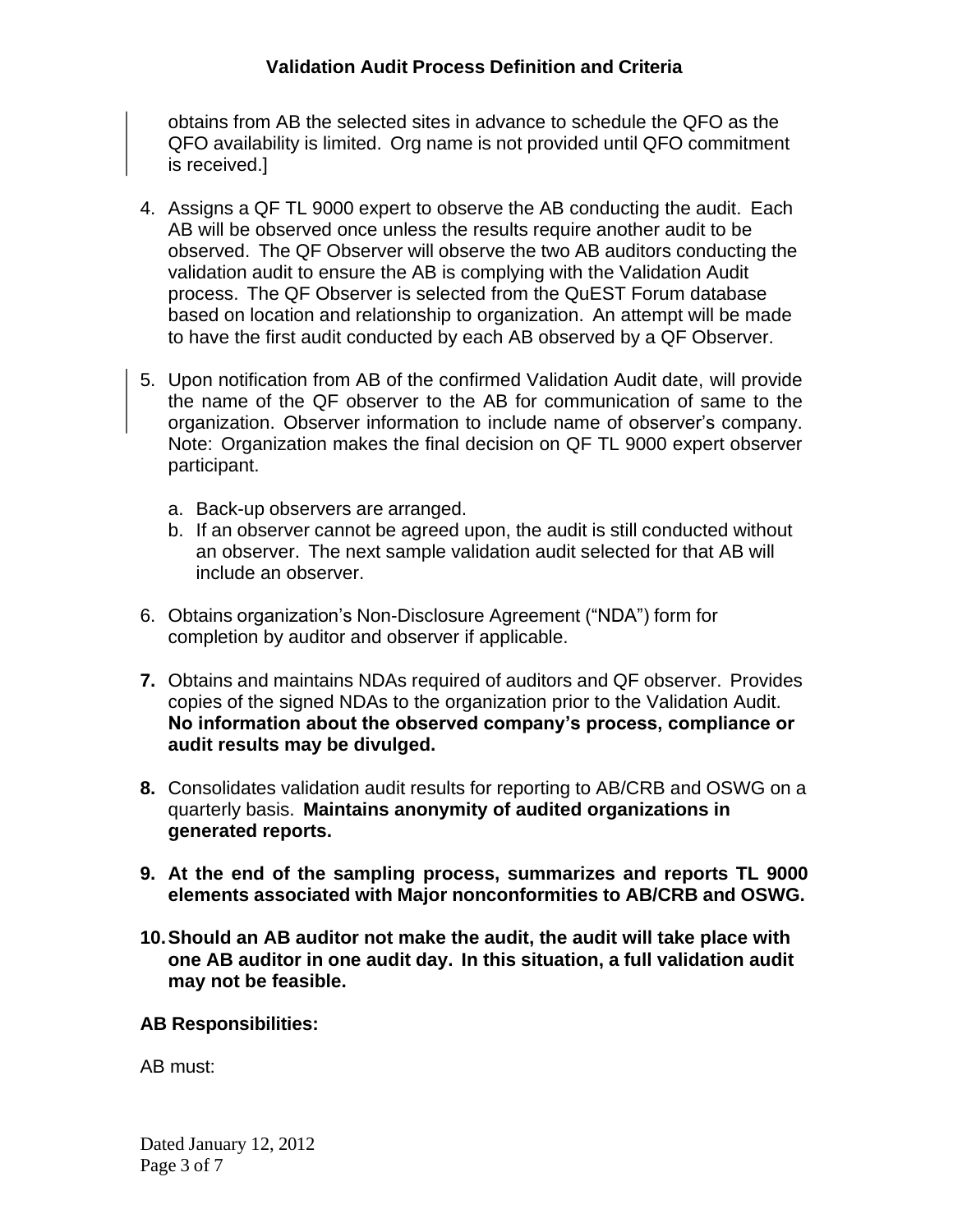- conform to Guidelines for Quality and/or Environmental Management Systems Auditing ISO 19011
- comply with the Validation Audit Process otherwise their QuEST Forum recognition will be revoked.
- A. Pre-Validation Audit Requirements:
- 1. Auditor qualification for the ABs is TIEA ("Telecommunications Industry Experienced Auditor") or TL 9000 Lead Auditor.
- 2. Obtain Pre-Audit CB Information Package from the CB as specified in the Code of Practice. Verify information package submittal.
- 3. Obtain CB's Audit Plan/Schedule associated with the Pre-Audit CB Information Package.
- 4. Verify appropriate elements were planned for and assessed based on Pre-Audit CB Information Package.
- 5. Notifies and coordinates schedule with Organization.
- 6. Notifies the organization's Primary and Alternate Registration Administrators and CB thirty days prior to the Validation Audit [Note: Where international flight arrangement are required, a 60-day notification is permitted to allow for scheduling]. An additional two weeks is allowed to accommodate site shutdowns, management representative unavailability or for a previously scheduled third-party assessment. The site will be discarded if the audit cannot be scheduled within the prescribed timeframe, and VAPMO will move to the next sample on the list.
- 7. Informs VAPMO of confirmed Validation Audit date.
- 8. When required, obtains Organization approval of QFO.
- 9. Obtain and review progress of any relevant formal complaints registered with the CB against the organization.

Note: The foregoing is to provide the AB w/baseline information prior to coming on site.

B. On-Site Validation Audit Requirements:

Note: All records sampled shall be from the most recent twelve (12) month period. Organization shall be audited to its TL 9000 Certificate scope. Organizations may have its CB present as observers during the Validation Audit.

- 1. Review the last CB assessment for those organizational changes that may have impacted the QMS. Determine whether organizational changes had been appropriately evaluated, including organization's and CB's due diligence in proactively reviewing and addressing any changes impacting QMS. For informational purposes, identify any changes that occurred since the CB assessment. (Example, merger, acquisition, downsizing, etc.)
- 2. Evaluate the effectiveness of Corrective Action System. In the review, include a sample of corrective actions that are overdue or still open after nine months.

Dated January 12, 2012 Page 4 of 7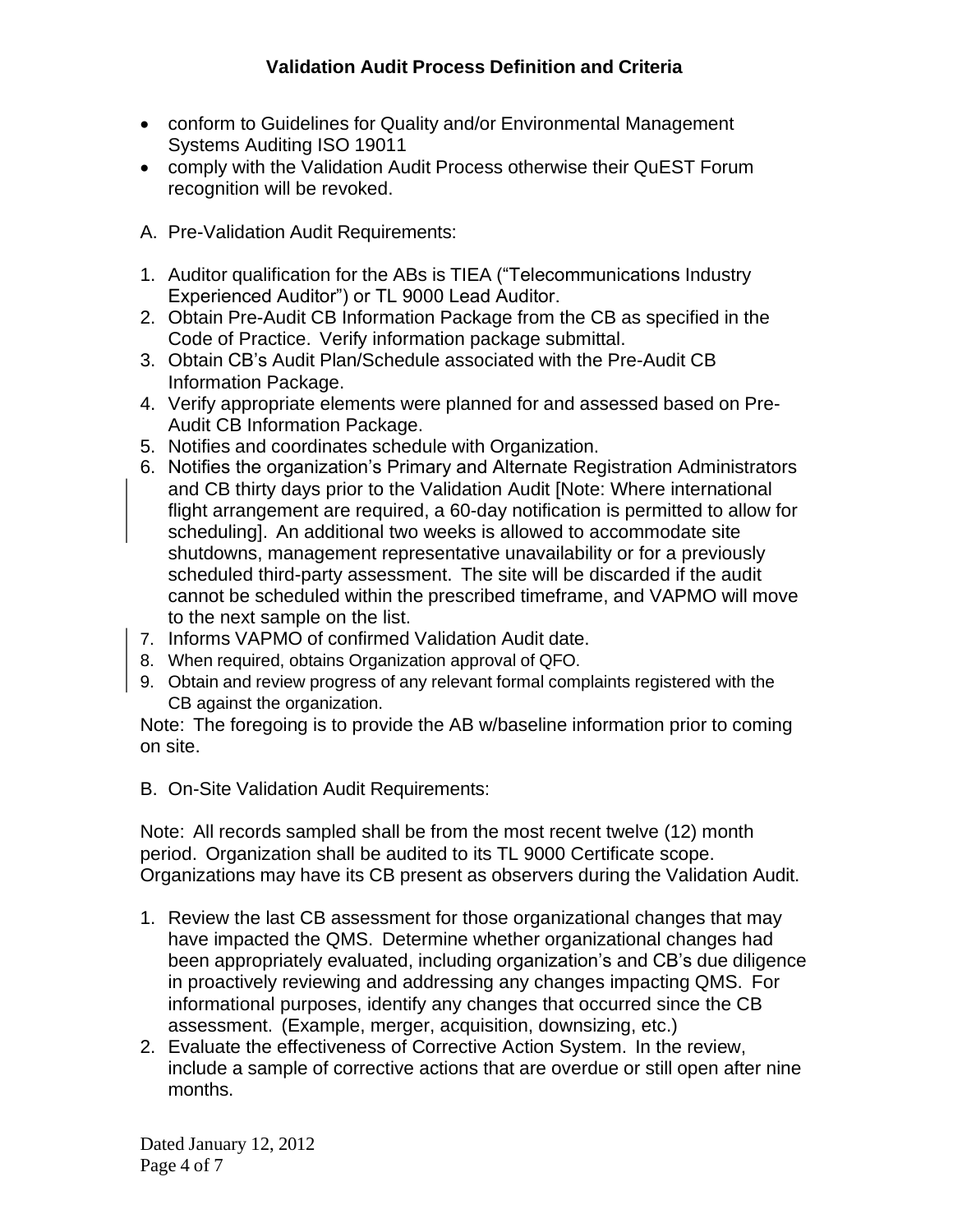# **Validation Audit Process Definition and Criteria**

- 3. Review the status of any nonconformities from previous CB assessment(s).
- 4. Evaluate effectiveness of Internal Quality Audit Program/System.
- 5. Review a sample of customer TL 9000 audit findings  $(2<sup>nd</sup>$  party audit) to ensure actions were taken and effectively implemented.
- 6. Review the effectiveness of the organization's use of customer satisfaction results.
- 7. Evaluate the effectiveness of Management Review and performance against established quality objectives.
- 8. Ensure that current practices within scope of the Validation Audit are accurately reflected in the documented procedures and align with the current TL 9000 release.
- 9. Evaluate the TL 9000 measurements system as appropriate to the site.
- C. Process for Majors Found:
- 1. Should it be determined that one or more of the foregoing elements result in a Major, an immediate investigation shall be performed to attempt to determine the starting timeframe of the Major and gather historical evidence in the appropriate medium, i.e. e-copy or hardcopy objective evidence.
- D. What is communicated to the organization?
- 1. AB informs organization of audit results.
- 2. Should audit results include a Major, AB informs organization of details gathered surrounding the Major/systemic finding and advises them that the certification will not be automatically withdrawn based on the Validation Audit.
- 3. AB informs the organization that the CB will contact the organization within 30 days from the Validation Audit date to determine required actions, including, but not limited to, executing CB's process for addressing Majors.
- 4. AB informs organization that if the issue is not addressed appropriately as outlined in the Code of Practice, the certification would be at risk.

Post-Validation Audit Requirements:

- E. Reporting:
- 1. ABs are required to complete the TL 9000 Certification Validation Audit Report. A draft copy of the validation audit report is provided to the Organization before leaving the site and emailed to CB. The validation audit report documents what was communicated to the organization regarding audit results and next steps.
- 2. The final validation audit report includes the completion of Section 5 of the Validation Audit Report and is provided by the AB to the CB within 15 calendar days.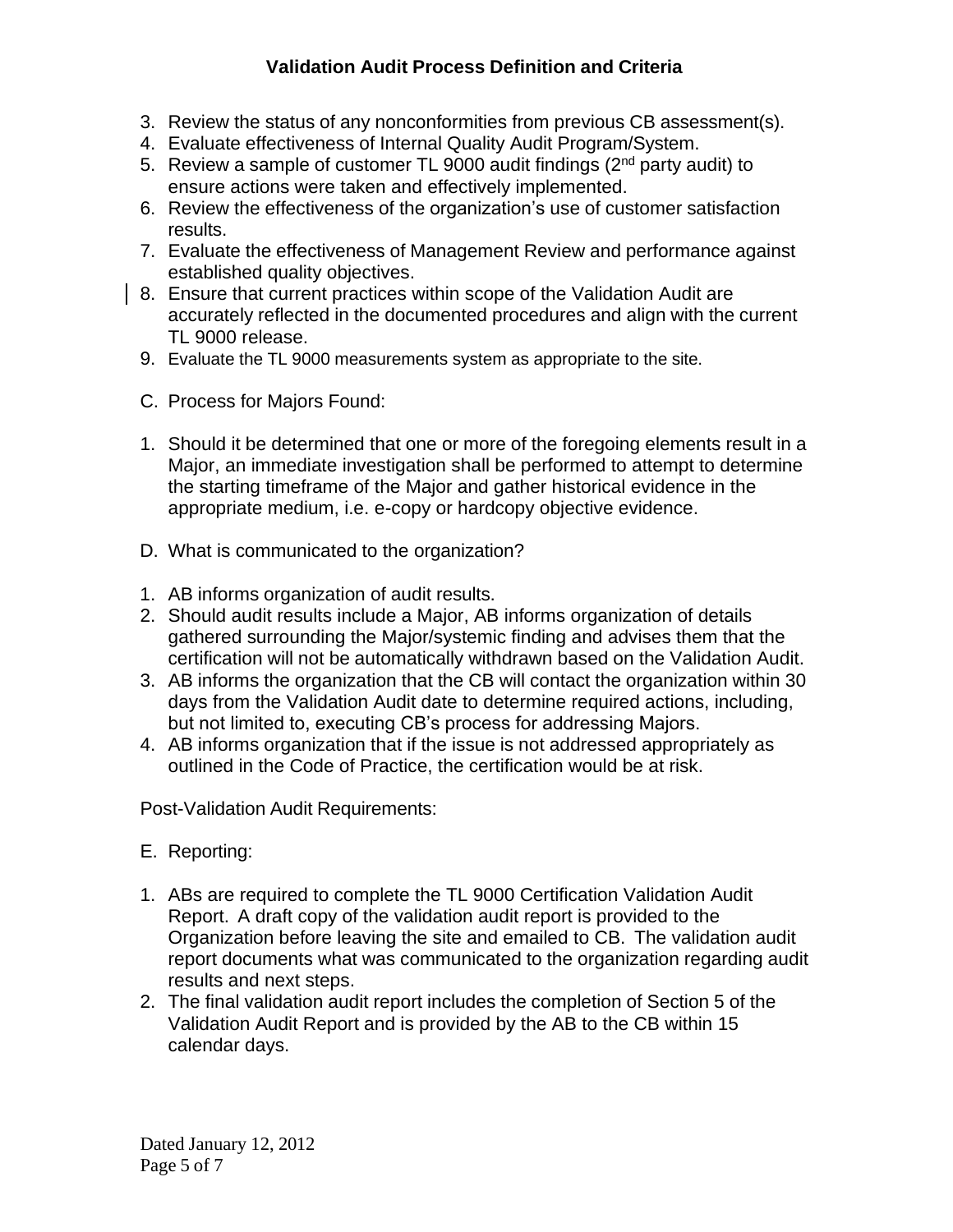- 3. ABs attend Validation Audit Project Management Office quarterly meeting providing general report with resolution status. General report includes status of validation audits and results of completed audits.
- 4. All results, excluding individual's names, are to be shared with Validation Audit Project Management Office.
- F. Course of Action for Unacceptable CB Assessment:
- 1. Should root cause analysis determine CB is not conforming, CB is issued a nonconformance by AB office, with report to VAPMO.
- 2. CB is required to provide an action plan within 30 days for approval by AB and implement effective corrective action within 90 days.
- 3. AB and CB will coordinate effective corrective action activities through closure.
- 4. AB verifies corrective action is implemented and effective.
- 5. If corrective action is ineffective, or not implemented, CB's TL 9000 accreditation is suspended. Recertifications within the suspension period are allowed, but no new certifications are allowed.
- 6. Suspensions must be rectified within six (6) months.
- 7. If the conditions for suspension are not satisfied, the CB's TL 9000 accreditation is revoked.
- 8. ABs will update CB status on QF website. For suspensions, no pro-active communication by the AB to the CB's clients or to the QF community at large is allowed.
- 9. ABs must have an appeal process for CBs to use.
- 10.CBs can submit a complaint to QF regarding AB decision, following the appeal process.

# **Sampling Process:**

- 1. Hypothesis: CB's processes are identifying issues and documenting same.
- 2. Sample: Random site sample is stratified by country. CBs may be reaudited but there will be no duplication of an individual auditor or organization. VAPMO will exclude sites from the sample that are not appropriate such as offsite warehouses or where site activities do not address Section 4 "Audit Detail" as listed in TL 9000 Certification Validation Audit Report. Note: Should AB determine upon review of Pre-Audit CB Information Package that the site is not appropriate for the Validation Audit, the AB will contact VAPMO for selection of another site and cancels audit. When a site is excluded a new site from the same region is randomly selected.
- 3. Sampling plan attached.
- 4. Selection of site sampling is pulled from the sites listed on the QuEST Forum website.
- 5. Validation Audit Project Management Office ("VAPMO") Established –At a defined time have Statistical SME to send #s to the VAPMO and TL 9000 Administrator would send the listing to VAPMO. VAPMO will consolidate site